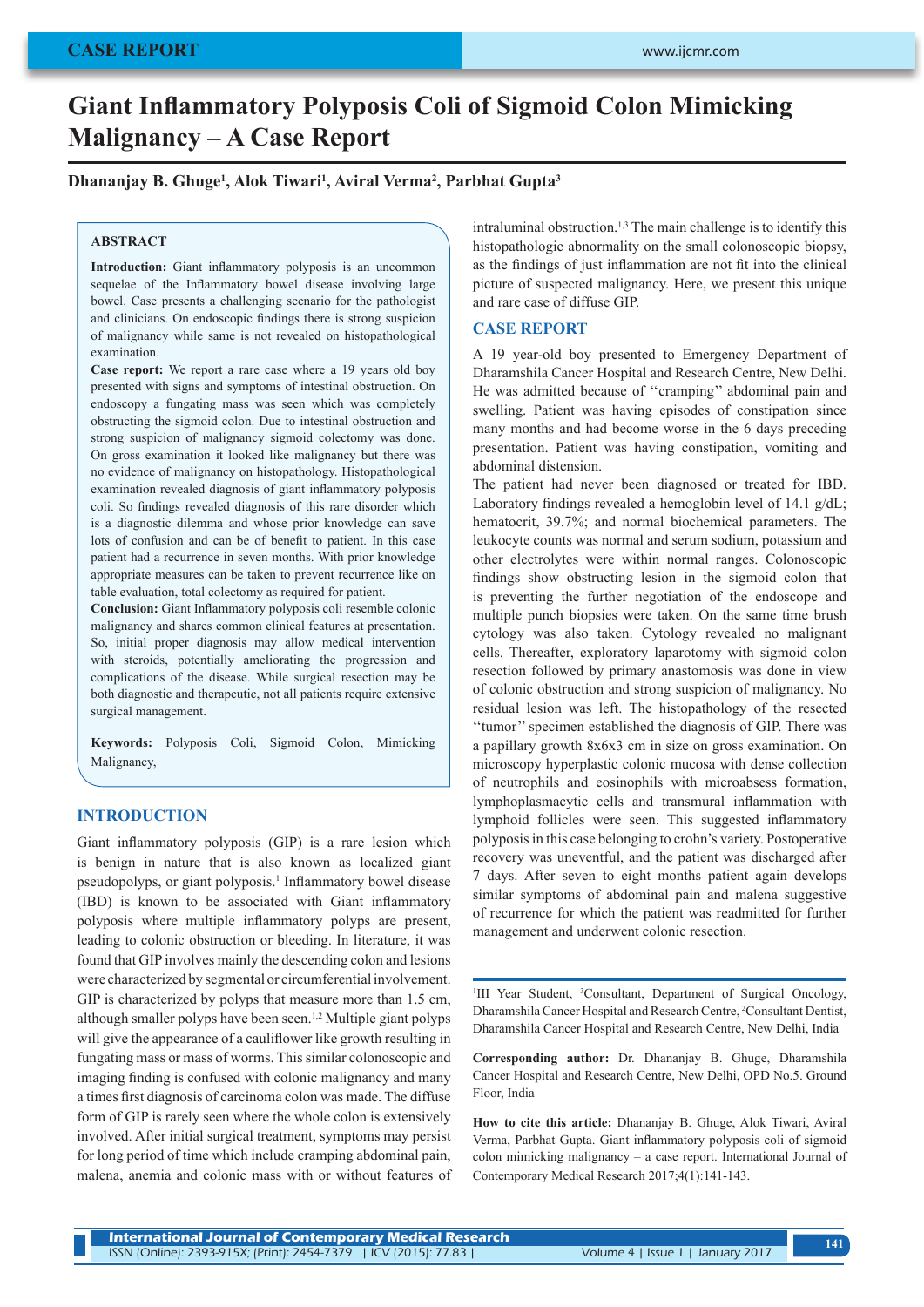#### **Pathologic Findings**

## **Gross Findings**

Received intestine measuring 18 cm in size. External surface shows congested appearance. On cutting concentric thin papillary growth over surface of 8x6x3 cm in size is seen. Wall appears slightly thickened. Twelve lymphnodes are seen in mesentry and largest is 1.5 cm in size

#### **Microscopic Examination**

Sections from papillary mass show hyperplastic colonic mucosa with dense collection of neutrophils and eosinophils with microabsess formation, lymphoplasmacytic cells, transmural inflammation with lymphoid follicles formation on serosal aspect. Cryptitis and focal branching is seen. No epithelioid granuloma seen. No malignant change is seen.

All twelve lymphnoes show features of reactive hyperplasia. \*Surgical margins show inflammatory change

## **DISCUSSION**

10% to 20% of Inflammatory Polyps are associated with IBD mainly in patients with ulcerative colitis (UC).<sup>2,4</sup> GIP is a rare entity and less than 100 IBD associated cases have been found in the literature. In previous reports, higher association of UC (55%) with GIP has been reported, whereas rest of the cases were found in Crohn disease  $(45\%)$ .<sup>5</sup> Kelly et al<sup>1</sup> showed that GIP is associated with Crohn disease and UC, in two thirds and one third of the patients respectively. The clinical feature of GIP is a mass forming lesion which can involve colon extensively with multiple polyps or may be localized to a particular segment of the colon. The involvement of right side colon is uncommon.<sup>4,6,7</sup> The symptoms associated with GIP include anemia, cramping abdominal pain, weight loss, diarrhea, colonic obstruction, passage of blood per rectum and rarely intussusceptions or toxic megacolon which have been reported.<sup>8</sup> Maximum patients remain asymptomatic till they develop signs and symptoms like bleeding per rectum, colicky pain in abdomen, abdominal distension, anemia which increases the clinical suspicion of a large bowel obstruction secondary to malignancy. The pathognomic features of Crohn's disease like multiple colon and small bowel skip lesions, fistula formation and stricture formation are absent in GIP.Since this rare entity of IBD is localized to the descending and sigmoid colon.

The development of the giant polyps in GIP contributed to increase post inflammatory response or hyperplastic proliferation of the remaining mucosa of the colon in between the areas of multiple ulceration.<sup>5,6,9</sup> The time duration between the presentation of the symptoms to diagnosis and surgery is relatively short in patients with Crohn disease as compared to UC. This is due to the classical signs and symptoms and extensive transmural involvement in Crohn's disease which is absent in UC. Some authors have observed that such cases may represent a rapidly progressive form of Crohn-like disease due to development of giant polyps. GIP differs from Crohn's disease due to its absence of ileal involvement, lack of skip lesions and the rarity of multinucleated epithelioid histiocytes. Giant inflammatory polyposis is usually localized to the left side colon mainly in the sigmoid area. The colonic masses form causes subacute intestinal obstruction in view of soft and movable polyps which allows normal passage of stools.

Colonic malignancy with large polypoidal mass is a closest



**Figure-1:** Showing opened colon with numerous worm like elongated polyps



**Figure-2:** Showing crypt abcess and intense inflammatory infiltrate.

differential diagnosis of GIP.<sup>1,2,9</sup> The filiform appearance of the polyps might be mistaken for a fungating colon carcinoma. Ulcerated or constrictive type lesions are the most common findings in UC presented as toxic megacolon or perforation peritonitis. Malignancy in Crohn disease is very uncommon. Giant inflammatory polyposis is a known benign pathological entity. In our knowledge till date, there is only 1 reported case of an occult carcinoma that arises from localized GIP.10

Being similar pathological features and among the group of IBD, GIP may be managed with nonsurgical treatment similar to UC and Crohn's disease in early disease process. Therefore, it is very essential to establish the correct diagnosis of GIP on colonoscopic biopsies. Due to late presentation, intestinal obstruction and similar clinical and radiographic findings, which resemble malignancy, most patients undergo surgical management despite the negative histology and associated inflammation. Because of its rarity, most of the clinicians are not familiar with this pathological condition and its complications. The presence of inflammation on the resected margins may indicate residual disease and contribute to potential recurrence. Hence, histopathological examination for negative margins in important.

#### **CONCLUSION**

To conclude, Giant Inflammatory Polyposis is a rare and benign entity mimicking malignancy. Initial proper histopathological